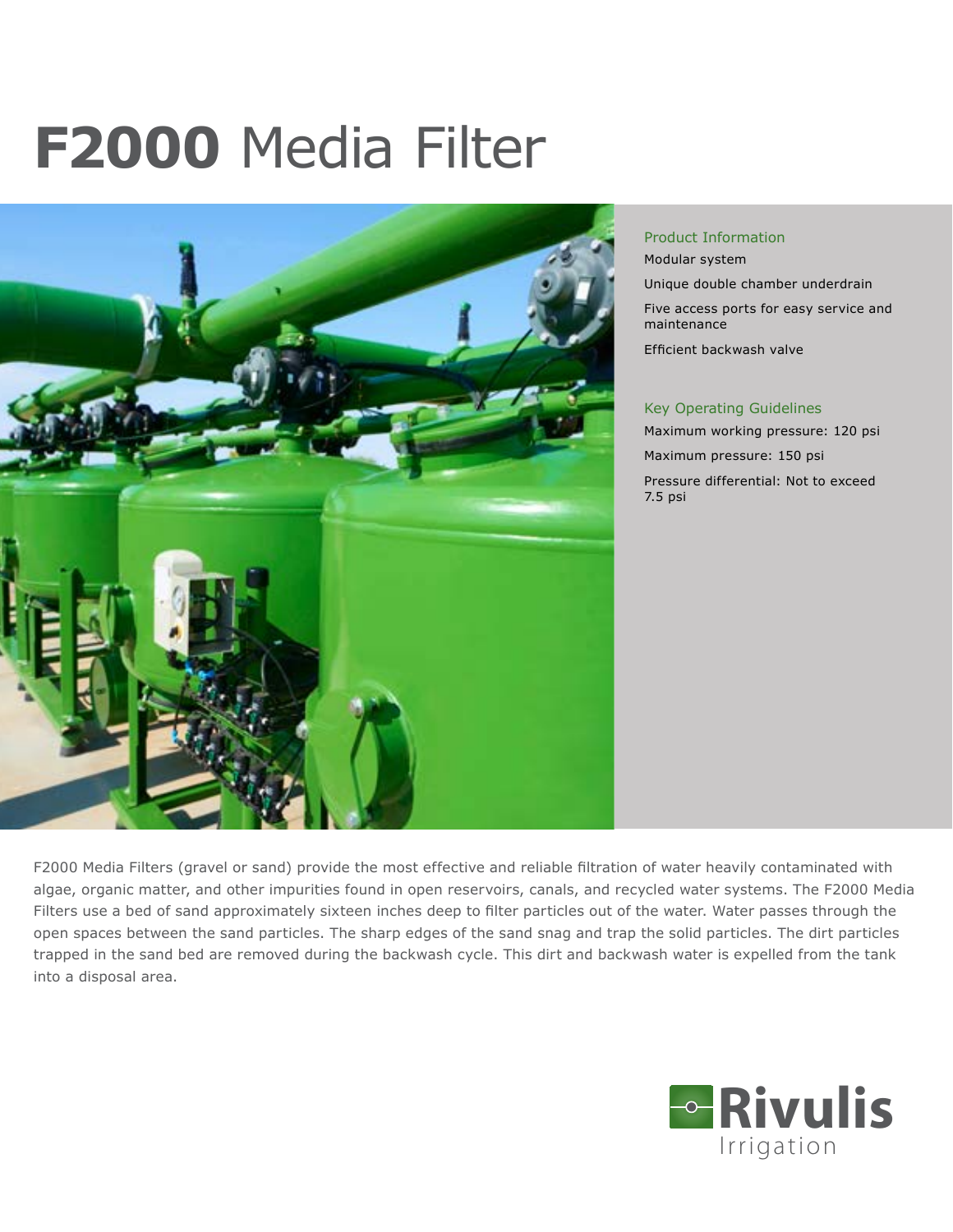# **F2000 Media Filter Specifications**

# **Product Dimensions**

| Model             | D      | Н      | H <sub>2</sub> | Configuration | Module<br>Weight | Media<br>Sand Weight |
|-------------------|--------|--------|----------------|---------------|------------------|----------------------|
|                   | (inch) | (inch) | (inch)         |               | $(lbs)*$         | (lbs)                |
| 36" Single module | 40     | 76.5   | 14.4           | 1x36"         | 570              | 950                  |
| 36" Double module | 80.1   | 76.5   | 14.4           | 2x36"         | 1,240            |                      |
| 48" Single module | 52     | 80.1   | 17             | 1x48''        | 990              | 1650                 |
| 48" Double module | 104    | 80.1   | 17             | 2x48"         | 2,050            |                      |

\* Weight includes: Filters on skids, all manifolds & valves

## Key Features

Modular System

Filters assembled on skids

Ready to connect as modules

#### Unique Under Drain

Even and dense distribution of slots in the

underdrain create uniform and thorough cleaning of the media during backflush

High Mushroom Diffusers count per filter

Large total slot open area

Large and uniform mean slot width

Easy to service threaded Mushroom Diffusers when media has been removed

#### Models 36", 48"



#### Complete System

Components Inlet, outlet, and backwash manifolds Backup screen filter Controller: AC or DC Automatic flow control valve for backwash Air release valves

#### Five Service Ports for Maintenance

- 1 on top
- 1 for the under drain
- 3 to remove media

### **Flow Recommendations**

| Model  |                                                         | Filtration Recommendation (qpm)                   |                                                         | Backwash Recommendation (qpm)                        |                              |                                                                           |  |
|--------|---------------------------------------------------------|---------------------------------------------------|---------------------------------------------------------|------------------------------------------------------|------------------------------|---------------------------------------------------------------------------|--|
| (inch) | Poor Water Quality<br>(at $14-19$ gpm/ft <sup>2</sup> ) | Average water<br>quality (at 18-25<br>$qpm/ft^2)$ | Good water quality<br>(at $24-27$ gpm/ft <sup>2</sup> ) | Media - Basalt $# 1$<br>(at 32 gpm/ft <sup>2</sup> ) | (at 21 gpm/ft <sup>2</sup> ) | Media - Silica # 16 Media - Silica # 20<br>(at $15$ gpm/ft <sup>2</sup> ) |  |
| 36     | $95 - 130$                                              | $125 - 170$                                       | $160 - 185$                                             | 215                                                  | 140                          | 100                                                                       |  |
| 48     | 170-230                                                 | 220-280                                           | 270-320                                                 | 390                                                  | 260                          | 175                                                                       |  |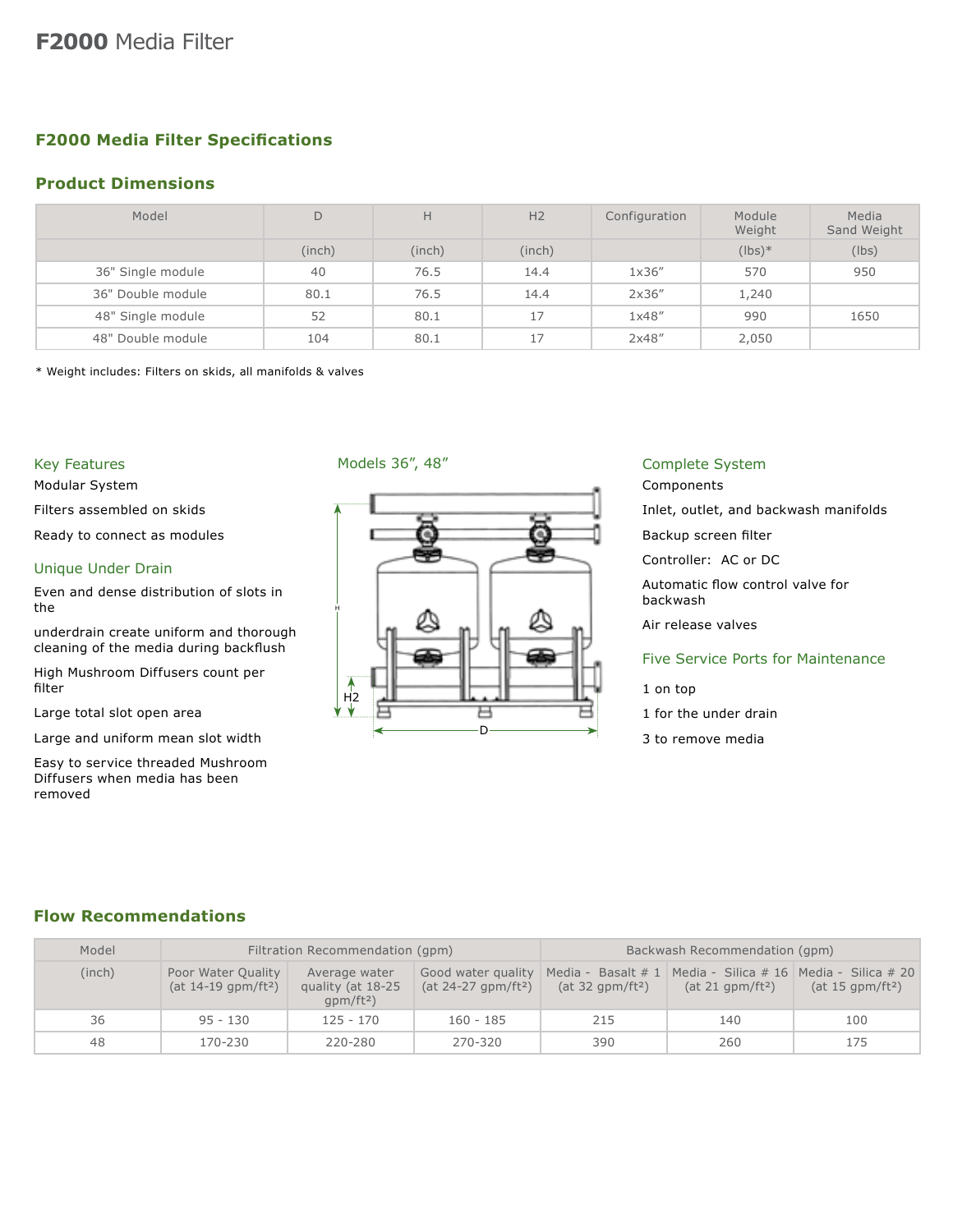# **F2000 Media Filter Specifications**

## **Head Loss Chart (psi) - 36" and 48" Body**

| Flow Rate (gpm)     | 100 | 125 | $\neg$ $\Gamma$ | 200                    | 225 | 250                               | 275 | 300   | 400 | 500 | 600 |
|---------------------|-----|-----|-----------------|------------------------|-----|-----------------------------------|-----|-------|-----|-----|-----|
| Head Loss (psi) 36" | 0.6 | 0.9 | T.Q             | $\sim$ $\sim$<br>د . ے |     | $\overline{\phantom{0}}$<br>، ، ب |     | ر . ر |     |     |     |
| Head Loss (psi) 48" |     |     | U.J             | U.,                    | 0.9 | .                                 | ر.  | L.b   | Z.ŏ | 4.4 | b.3 |

\* Weight includes: Filters on skids, all manifolds & valves

# **Head Loss/Flow Rate**



#### **1** Efficient backwash valve

#### Benefit

Low head loss backwash valve enables F2000 media filter systems to backwash efficiently at lower pressure than most competitors.

Valve Cv during filtration: 240\*

Valve Cv during backflush: 290

Pressure loss (psi) = (Flow (gpm)/Cv)² water @ 72F

\* For 48" filters



#### **2** Under Drain Features

| <b>Size</b> | Surface area       | Mushroom Diffusers  |                    |  |  |
|-------------|--------------------|---------------------|--------------------|--|--|
|             |                    | Number<br>Slit area |                    |  |  |
| (inch)      | (ft <sup>2</sup> ) |                     | (in <sup>2</sup> ) |  |  |
| 36          | 6.8                | 42                  | 29                 |  |  |
|             | 12                 | 72                  | 50                 |  |  |



Threaded Mushroom Diffusers